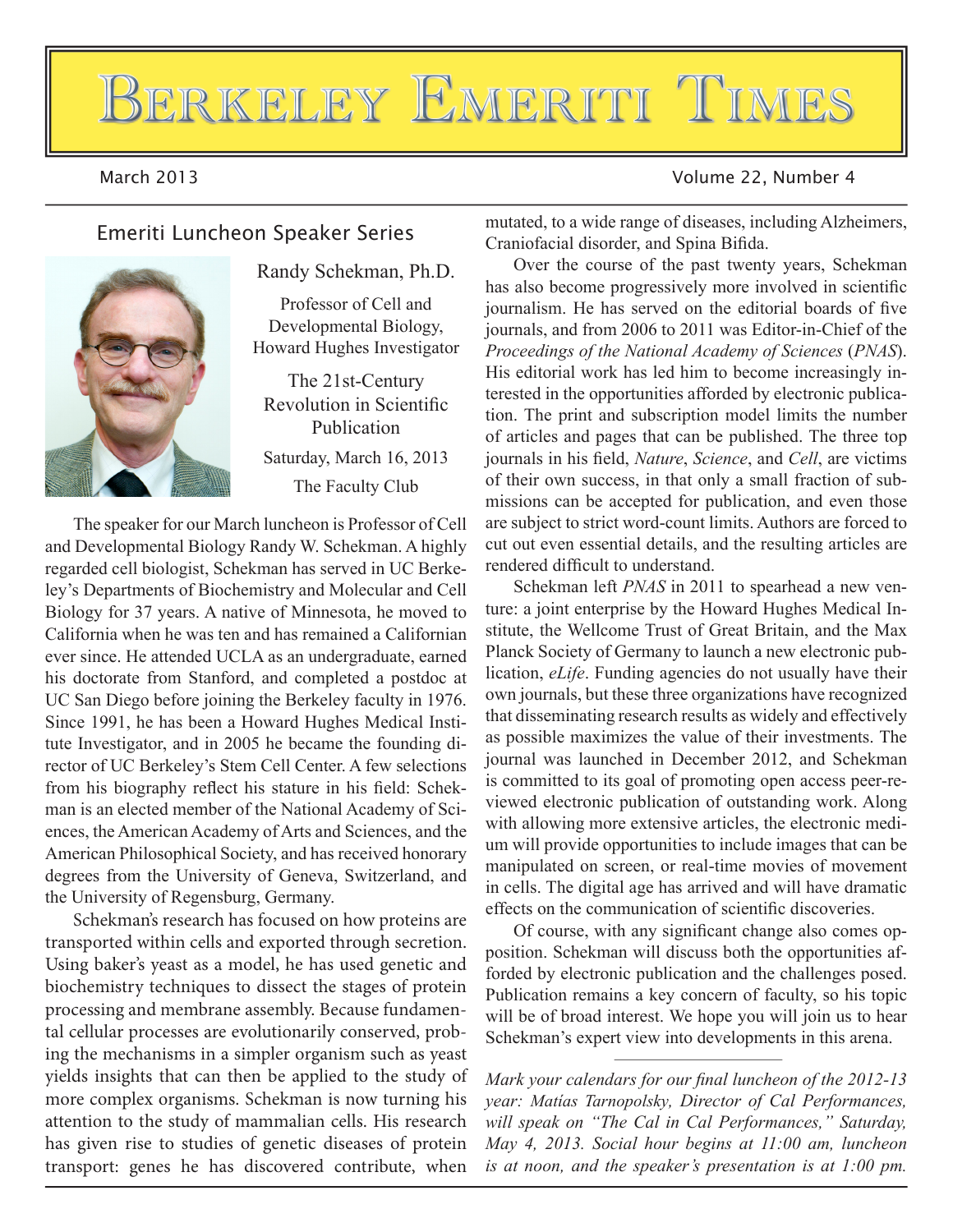response to the decision by the Committee on Research to reduce enabling grants to Emeriti from \$1500 to \$750. • Passing a resolution urging the University Office of the President to continue funding campus-based Health Care Facilitators, and Berkeley administrators to continue locating the HCF. The former has been accomplished and the latter is in process. • Monitoring UC health care contribution practices affecting emeriti faculty

#### UCB Emeriti Association Executive Committee 2012-2013

President Edwin M. Epstein eepstein@berkeley.edu

**First Vice President** Caroline Kane kanecm@berkeley.edu

**Second Vice President** Sheldon Zedeck zedeck@berkeley.edu

Treasurer George Goldman ggoldman@berkeley.edu

> **Secretary** Barbara Davis bgd@berkeley.edu

Members at Large Ruth Berins Collier Patricia Cross **Richard Herr** Jack Kirsch Calvin Moore Karl Pister John Swartzberg

**CUCEA** Representative Edwin M. Epstein

Past UCBEA Presidents

**Roger Glassey** Dick Malkin Louise Taylor Larry Waldron

**Stewards Sue Cork** Joan Glassey Mary Mortimer

Berkeley Emeriti Times Editor Sarah Herr sarahherr1@gmail.com

**Mailing Address** UC Berkeley Emeriti Association 1925 Walnut Street #1550 Berkeley, CA 94720-1550

**UCB Retirement Center** Patrick Cullinane, Director

Office UCB Retirement Center Phone 510/642-5461 Fax 510/643-1460 Web thecenter.berkeley.edu Email emeriti@berkeley.edu

# BERKELEY EMERITI TIMES

#### Volume 22, Number 4

Published before each meeting of the UC Berkeley Emeriti Association to provide closer networking for members with meeting announcements, meeting reviews, executive committee actions, pertinent campus news, and to reach out to members who cannot attend the meetings.

# President's Message

Dear Colleagues,

Occasionally I am asked what the UCB Emeriti Association does in addition to sponsoring our most visible activities, which include:

- Hosting five luncheons annually with distinguished speakers.
- Publishing five issues of the *Emeriti Times* with content directed to the interests and needs of emeriti.
- Holding bi-weekly Emeriti Tables during term times on the second and fourth Thursdays of the month.
- Conducting mentoring programs both for undergraduates who are the first in their families to attend college, and for faculty members who are new to the campus.
- Recognizing the Distinguished Emerita or Emeritus Professor of the Year.

Our less visible but equally important endeavors include:

 $\cdot$  Represent-

*The time for volunteering or* suggesting new members for the *Executive Committee is now.* 

members for the Executive Committee is now. Just as organisms require the creation of new cells to

ing the UCB Emeriti community on the Council of University of California Emeriti Associations (CUCEA), which addresses issues of system-wide importance, such as retirement benefits.

- Serving on the UCB Retirement Center Policy Board. This affords emeriti a voice regarding the Center's policies and practices, which affect all UCB retirees. As part of this collaboration with the Retirement Center, we participate on two task forces established by Associate Vice Provost for the Faculty Angelica Stacy, dealing with:
	- The development of senior housing and programmatic space on the San Pablo Avenue side of Albany Village.
	- The creation of a campus-wide nexus to focus on "Transforming Retirement."
- Collaborating with the Senate's University Emeriti Relations Committee to advocate for emeriti interests in

survive, so too do organizations need continuous stimulus from their constituents to remain healthy. Please contact Professor Roger Glassey, chair of the nominating committee, with your recommendations for Executive Committee membership at glassey@ieor.berkeley.edu.

I look forward to seeing you Saturday, March 16, when Professor Randy Schekman will be our speaker.

Most Cordially, Edwin M. Epstein, **UCBEA** President

and other retirees.

the UCBEA membership.

These activities require the active involvement of the entire Executive Committee and are deserving of thanks from

Which brings me to my final point. Our Association can only be as active as the engaged participation by the members in its various endeavors permits. The time for volunteering or suggesting new

# Emeriti Table

Gatherings of the bi-weekly Emeriti lunch table continue on the second and fourth Thursdays of each month, from noon to  $2:00$  pm, in the northwest corner of the Great Hall of the Faculty Club. A table is set aside exclusively for emeriti faculty to gather for congenial collegial conversation and repast. Come join us on March  $14$  and  $28$ .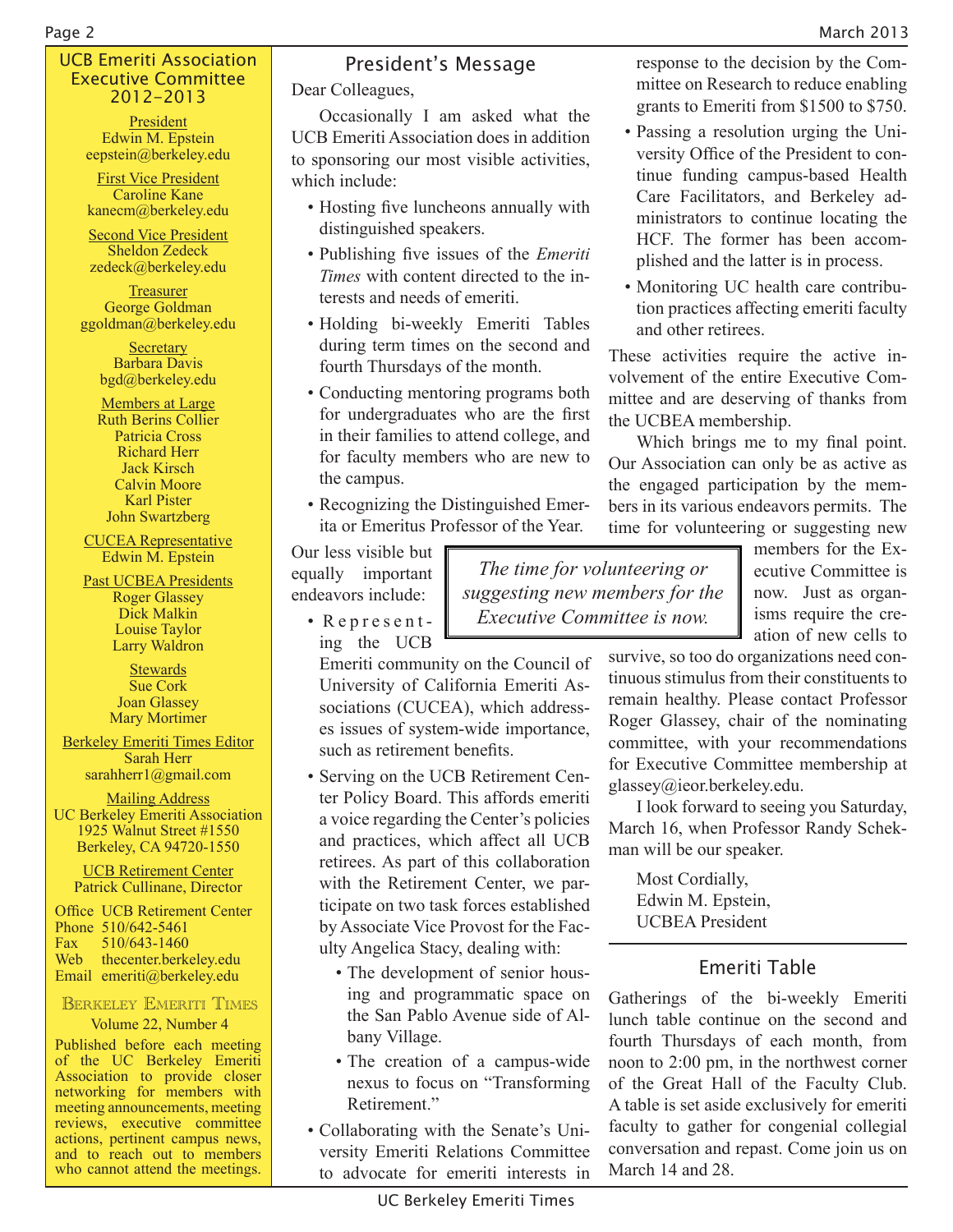# Interview with George Goldman

John Swartzberg and Sam Davis

George Goldman is a regional economist specializing in California's natural resources and how policies and legislation impact rural California. He is a retired Coopera-

tive Extension Specialist in the College of Natural Resources. Since he is an economist and a retiree, it would seem obvious that George would become interested in the health of our retirement system, yet it was his service as Treasurer on the Board of the UC Berkeley Emeriti Association that motivated his attention to this issue. Once he began looking into the pension, however, his discipline, curiosity, and concern all took hold. He has attended several sessions of the pension's advisory board and has studied the materials presented at the meetings. These have not comforted him. The future of University of California Retirement Plan (UCRP) concerns those emeriti and future retirees who are not taking the "lump sum," so we felt that George's insights and comments would be of interest to many readers – especially as in three of the last five years, investment

returns were less favorable than UCRP's assumed 7.5% earnings rate. George's answers express his views, which are not necessarily those of the UCB Emeriti Association.

Q: What are your thoughts about the way the University estimates the future health of the UCRP, using a  $7.5\%$ projected fixed rate of return on investments?

A: The problem is not the number picked for the rate of return, but rather that the University should examine multiple scenarios for the future – good and bad. Those managing the fund do not seem interested in examining other scenarios, and it's not clear why. For example, another scenario might be a sustained downturn in the financial markets. Multiple scenarios might get people to think about what might happen to the pension system in the future. UCRP has gone from being  $154%$  funded in 2000 to being underfunded in a relatively short amount of time. We should have learned from these results that evaluating just one scenario is not a good way of planning for the future.

There was recently an article in the *New York Times* asserting that the mortality assumptions used by the Social Security Administration seriously underestimate the present value of its liabilities. There may be all kinds of "Black" Swans" awaiting us in the future. I would think future retirees would like to know the outcomes of pessimistic and optimistic scenarios in making plans for the future.



A: With the current set of assumptions, the total contributions from employees and employer should be 17% of payroll to break even. It has not been at that figure until recently.\* One solution that will take effect for new employees this July is to create a "two-tiered" system, reducing the retirement benefits of new employees. There are obvious organizational disadvantages to resorting to this measure, such as detriments to employee morale.

 \*E#ective July 1, 2012, contribution rates rose to 5% from employees and 10% from UC, for a total of 15%; on July 1, 2013, the contribution rates will increase to 6.5% from employees and 12% from UC, for a total of 18.5%.

Q: If things go terribly wrong, and you have implied that this is a possibility, we are told that our current pensions are "likely legally" protected. Should this be of some comfort?

A: If the assets of UCRP do poorly over the next 10- 20 years, it is reasonable to assume that we will not be alone. Other retirement programs will be equally impacted. Should that occur there could be a national calamity that would require broad and universal solutions, perhaps some sort of bankruptcy procedure for pensions or a mandatory fund such as now exists for non-governmental pensions. This very well could result in cutting the benefits of all public pension systems.

Q: If the system is vulnerable, wouldn't this motivate more people to take the lump sum payout?

A: If there is a future cut in benefits, it would affect the lump sum payments as well. Employees making the decision before anything bad happens need to consider that retirees can only retain UC medical insurance if they select the defined benefit plan (monthly payments). Once you take the lump sum, you sever all ties to UC medical insurance. However, retirees should realize that for most people, Medicare covers the majority of the costs of health insurance. UC covers a minority of the costs, and even that coverage will be going down in the next few years.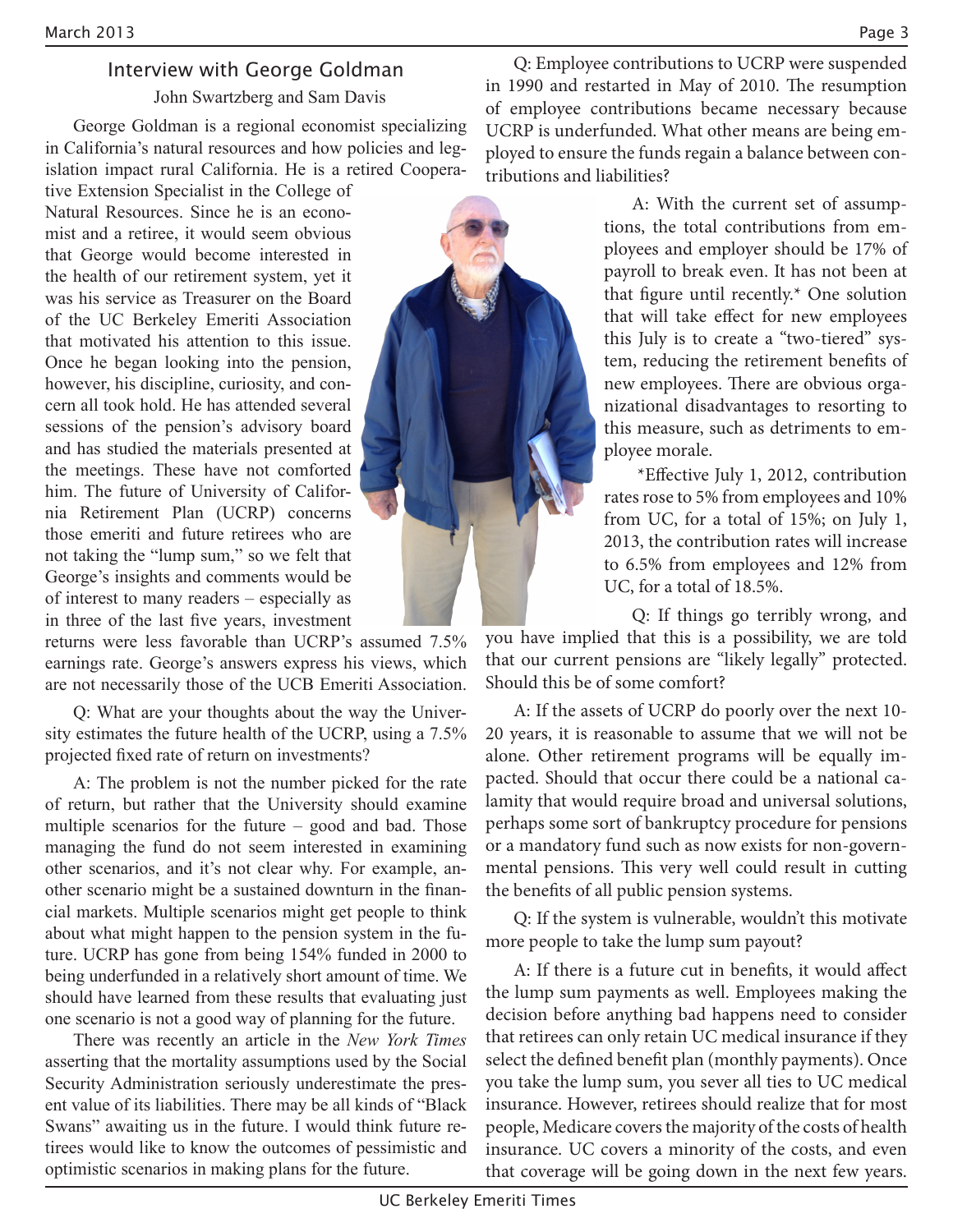# Ask the Expert



*A+health+and+wellness+column+from+ UCBEA Board Member and Chair*  $of$  the UCB Wellness Letter Edito $rial$ *Board, John Swartzberg, MD* 

Q: I'm  $69$  and have been taking a multivitamin for years. Recently, I've read that that may not be such a good idea. What do you think?

A: Multivitamins/minerals are

the most commonly used supplements in the United States. While they can make up for nutritional shortfalls, many people expect too much from them. Over the years observational studies suggested that people who take a multivitamin have a lower risk of a variety of diseases. But, many clinical trials have been less encouraging. A few years ago, a panel of advisors at the National Institutes of Health concluded that the evidence concerning the effectiveness and safety of multivitamins is limited and inconclusive. Conversely, last year a well-designed clinical trial from Harvard found that physicians taking a basic multivitamin were 8% less likely to develop cancer over 11 years compared to those taking a placebo.

I don't think this question is going to be settled any time soon. Multivitamins vary greatly in their composition. So even if there are benefits, it would be very hard to know which components are responsible, or at what dose.

Let's get to your question. I think people over 60 are good candidates for taking a multivitamin. Many older people don't get the nutrients they need and often don't absorb them from food as well as they did when they were younger. This is especially true for certain B vitamins.

Other candidates for multivitamins are women of childbearing age, pregnant or breast-feeding women, strict vegetarians (it's difficult to get adequate vitamin B12), people on weight loss diets, and heavy smokers or drinkers.

When buying a multivitamin, consider the following:

- Store-brand and generics are fine. There's nothing special about brand-name pills. A good multivitamin need not cost more than a few cents a day.
- Look for 100 percent of the Daily Value of D, thiamin  $(B1)$ , riboflavin  $(B2)$ , niacin  $(B3)$ ,  $B12$  and folic acid. The multivitamin should also contain at least 20 micrograms of vitamin K.
- Avoid very high doses of folic acid.
- Unless advised by your doctor, get a multivitamin that does not contain iron.
- Look for lower levels of vitamin A (no more than 3,000 IU). Too much can weaken your bones.
- Never think that if a little bit is good, more ingredients must be better.
- . Avoid multivitamins that have the following hype on the bottle: "high-potency," "senior formula," "stress formula," "starch-free," or "slow-release." Ingredients such as enzymes, hormones, herbs, and amino acids serve no purpose and add to the price.

Finally, keep this in mind: Multivitamins cannot substitute for a healthy diet. Foods – particularly fruits, vegetables, and whole grains – provide fiber as well as many potentially beneficial compounds not found in any pill.

*Please submit your Ask the Expert questions to jes@* berkeley.edu. Professor Swartzberg will not be able to respond to all inquiries or provide personal medical advice.

# Historian Tom Brady on Crossing Borders

At our January luncheon, Emeritus Professsor of the Year Tom Brady took attendees on a wide-ranging journey into lands and times past as he spoke on "A Borderer's Life with German Histories." Traversing both temporal and geographic borders, he traced his own history as a historian, and, in doing so, provided a broad-ranging overview of historical thought on German history from the 1960s to the present.

His own history entails the crossing of a series of borders, beginning with his antecedents, who crossed from Scotland to Ireland and later to the United States, and moving on to his own crossings as he travelled from the South to the North to attend college, and later when he switched from studying the Italian Renaissance to studying the German lands of the Holy Roman Empire. The border crossing at the heart of his travels, though, has been between past and present. The historian takes an outbound journey to talk to the dead, but must then return to the present in order to

understand the past in light of our own times.

One challenge to this journey from past to present is the rupture in the narrative of German history caused by World War II. Historians have been reluctant to draw causal relations between the past and twentieth century history, preferring to engage in "therapeutic forgetting," or to set the start of modern German history in 1945, with the inception of the constitution and democracy of the Federal Republic. Within this context, studies of the Holy Roman Empire have often been "mystified" in order to meet contemporary needs.

Studying in Germany during the mid-1970s, Brady encountered two trains of thought that shaped his future studies. The first was Heiko Oberman's intellectual recasting of the Reformation as "the harvest of medieval theology," suggesting that both Catholicism and Protestantism stemmed from the same "ecclesiastical civilization" and remained closely linked in their goals and prospects. Contemporary historical studies continue to integrate Protestant Continued page 5...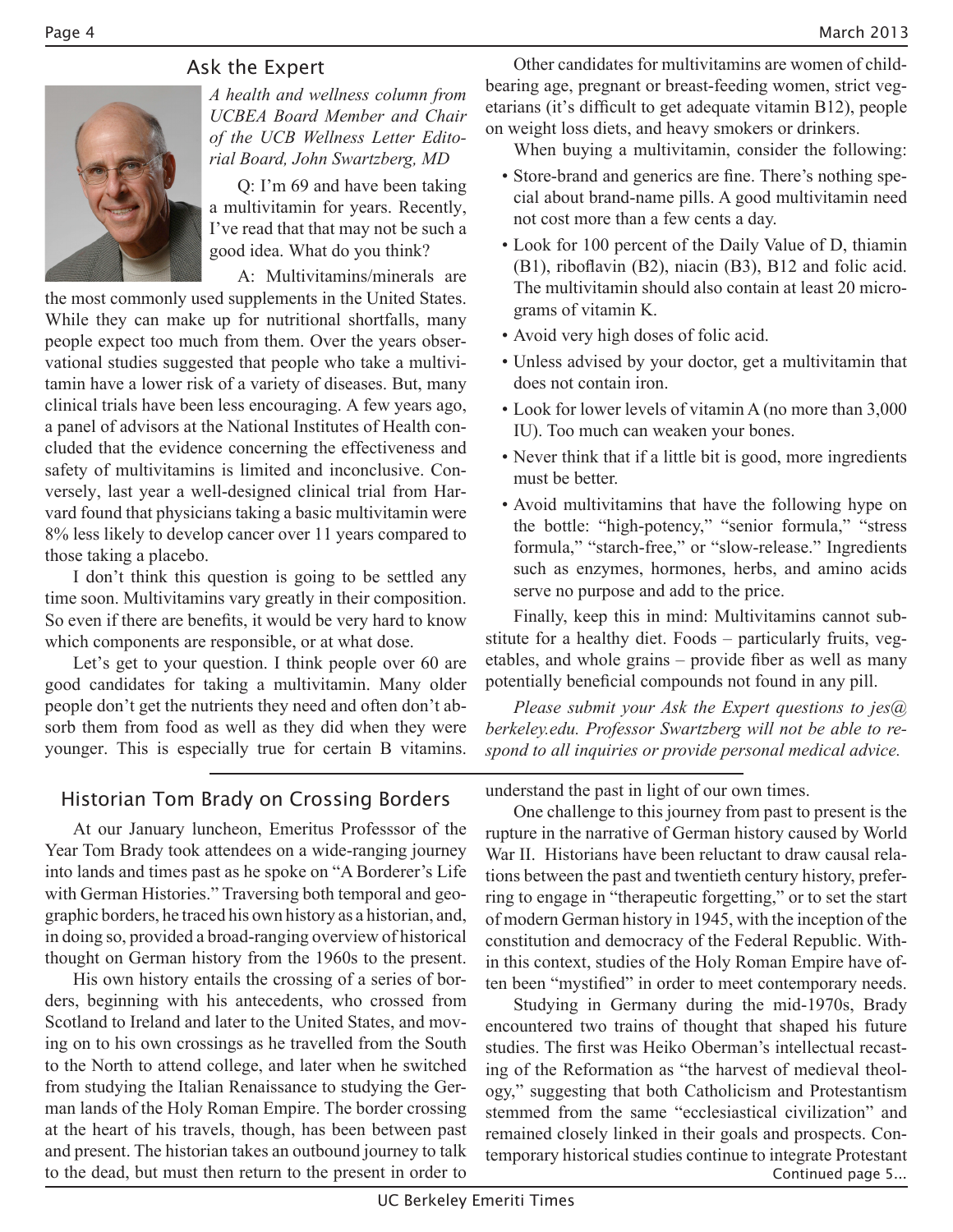### Tom Brady (continued from page 4)

and Catholic religious history into a single narrative.

The second trend was a focus on social history that delved into a "bewildering quarry" of Central European historical geography. It is through these detailed studies, Brady suggests, that one can more fully answer the question of how the Holy Roman Empire survived for over two centuries, maintaining its borders and administrative institutions, and controlling internal conflicts arising from religious reformations. The powerful decentralization of governmental structures prevented the German lands from developing into a highly centralized and "aggressively expansionist"

state on the model of France or Britain. Instead, a culture of "consultation, negotiation, and compromise" resulted in the German people being the only ones in Europe to have two national religions.



Starting in 1555, with the Religious Peace of Augsburg, the Empire's principalities and cities developed a practice of regulating religious activities rather than doctrine. This approach reinforced toleration between different religious groups. The development of religious confessions – "the legally recognized, supra-local and supra-territorial religious bodies, into which local and territorial churches were integrated" – played an important role. The confessions allowed for the regulation of churches under local princes and magistrates, ensuring that people from differing faiths abided by local rules to protect religious toleration.

Although persecution and discrimination remained, the Holy Roman Empire averted the potential for "unrelenting" bloodshed" by emphasizing practical compromises regarding religious practice. By seeking toleration rather than



tolerance, it found a means of dealing with the inherent violence that can arise from human differences –  $a$  lesson Brady suggests we could benefit from in our own times.

*Above: Richard Herr introduces Tom Brady, giving historiographical background to his book*, German Histories in the Age of Reformations, 1400-1650. Below: Tom receives his Emeritus of the Year award from UCBEA President Ed Epstein.

# Update on Faculty Mentoring

With the support and input from the UCBEA, the Vice Chancellor for Equity and Inclusion, Gibor Basri, and the office of the Associate Vice Provost for the Faculty, Angelica Stacy, have created a new position, Special Assistant *for Faculty Mentoring.* 

The Special Assistant will expand and improve campus efforts to ensure that faculty at all career stages have access to mentoring that can help them fulfill their potential at Berkeley. Because mentoring is tailored to the traditions and values of individual departments and the needs of affinity groups, broad disciplines, and professional networks, the Special Assistant will contribute support and innovation across a fascinating array of mentoring activities and programs.

The likely activities and responsibilities to be undertaken by the Special Assistant at the outset of his/her term include policy development; programs to identify and match mentors (including emeriti) with those who would like to be mentored; research to identify effective methods of mentoring; and communication strategies to share best practices. The range of mentoring might cover such topics as career development for junior faculty, time management, balancing family and work life, grant writing, publishing, professional networking, and late-career transitions.

A call for nominations for the position went out in January and the VC and Associate Vice Provost are currently considering several potential candidates. It is anticipated that the appointment will begin in the Spring semester.

–&Sheldon&Zedeck,&Second&Vice&President

# News from the UCB Retirement Center

We hope 2013 is off to a healthy, happy and productive year for you. Below are highlights of our spring programming; learn more in our newsletter: http://thecenter.berkeley.edu/ pdf/CPSp13.pdf.

#### Live Well, Live Long

Promote a healthy 2013. Use the University's StayWell program at https://uclivingwell.online.staywell.com. Also check out the information on the Center's website http:// thecenter.berkeley.edu/wellness.shtml.&

# Upcoming Learning in Retirement Series Freud in 21st Century America

Tuesdays at 2:00 pm, February 26, March 5, 12, and 19 The series will address the question of what has happened to psychoanalysis during the past sixty years and what its status is in America today.

# Reading and Writing and Berkeley Students

Wednesdays at  $2:00$  pm, April 3, 10, and 17 Is it really true that students write less well today than they than they did in the past? Is the rise of the internet and Continued next page...